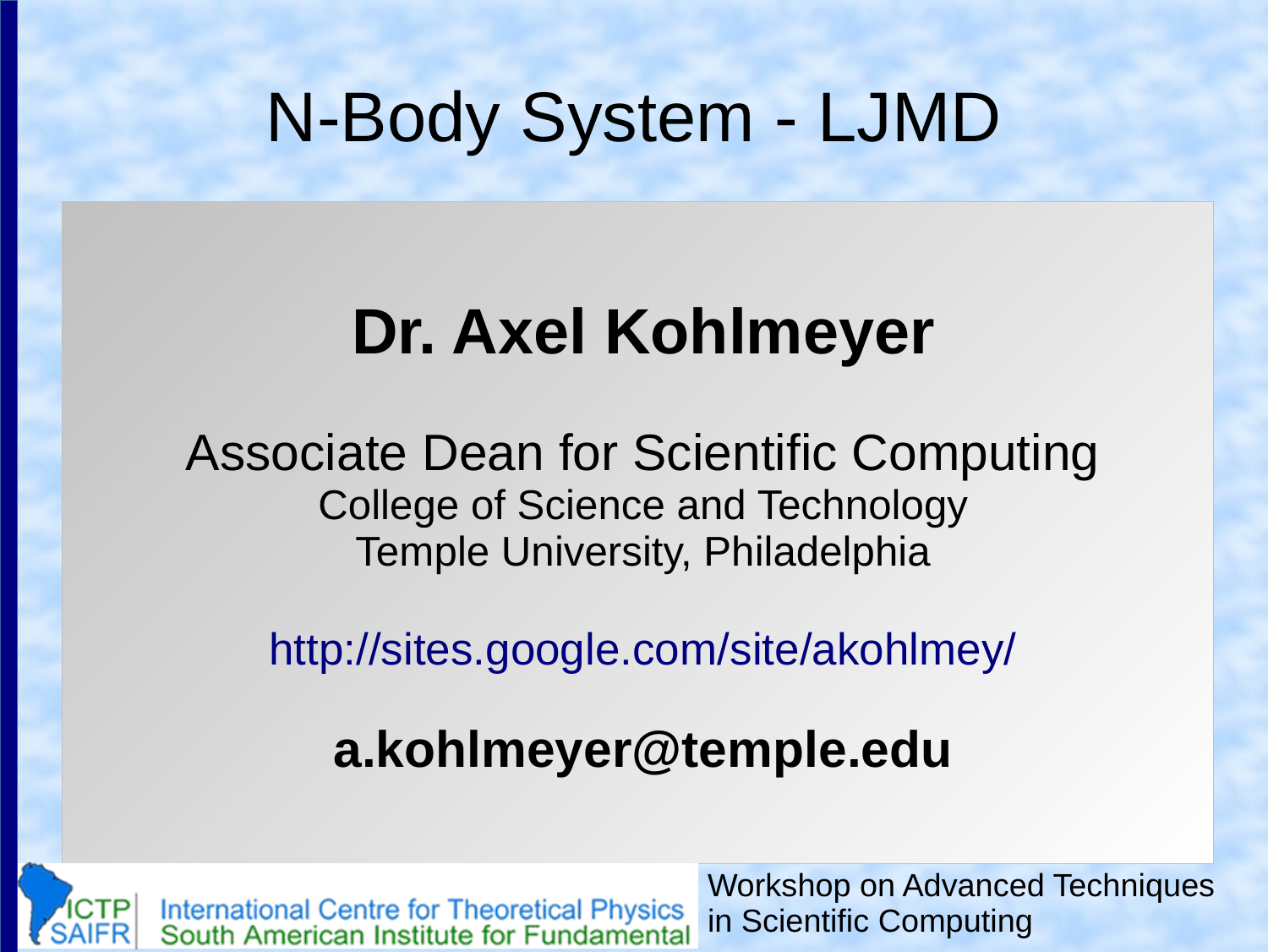## A Model for Liquid Argon



• Cubic box of particles with a Lennard-Jones type pairwise additive interaction potential

$$
U(r) = \sum_{i,j} \left\{ 4 \epsilon \left[ \left( \frac{\sigma}{r_{ij}} \right)^{12} - \left( \frac{\sigma}{r_{ij}} \right)^{6} \right], \quad r_{ij} < r_{c} \right\}
$$
  
0,  $r_{ij} \ge r_{c}$ 

• Periodic boundary conditions to avoid surface effects



International Centre for Theoretical Physics<br>South American Institute for Fundamental

**2** Workshop on Advanced Techniques in Scientific Computing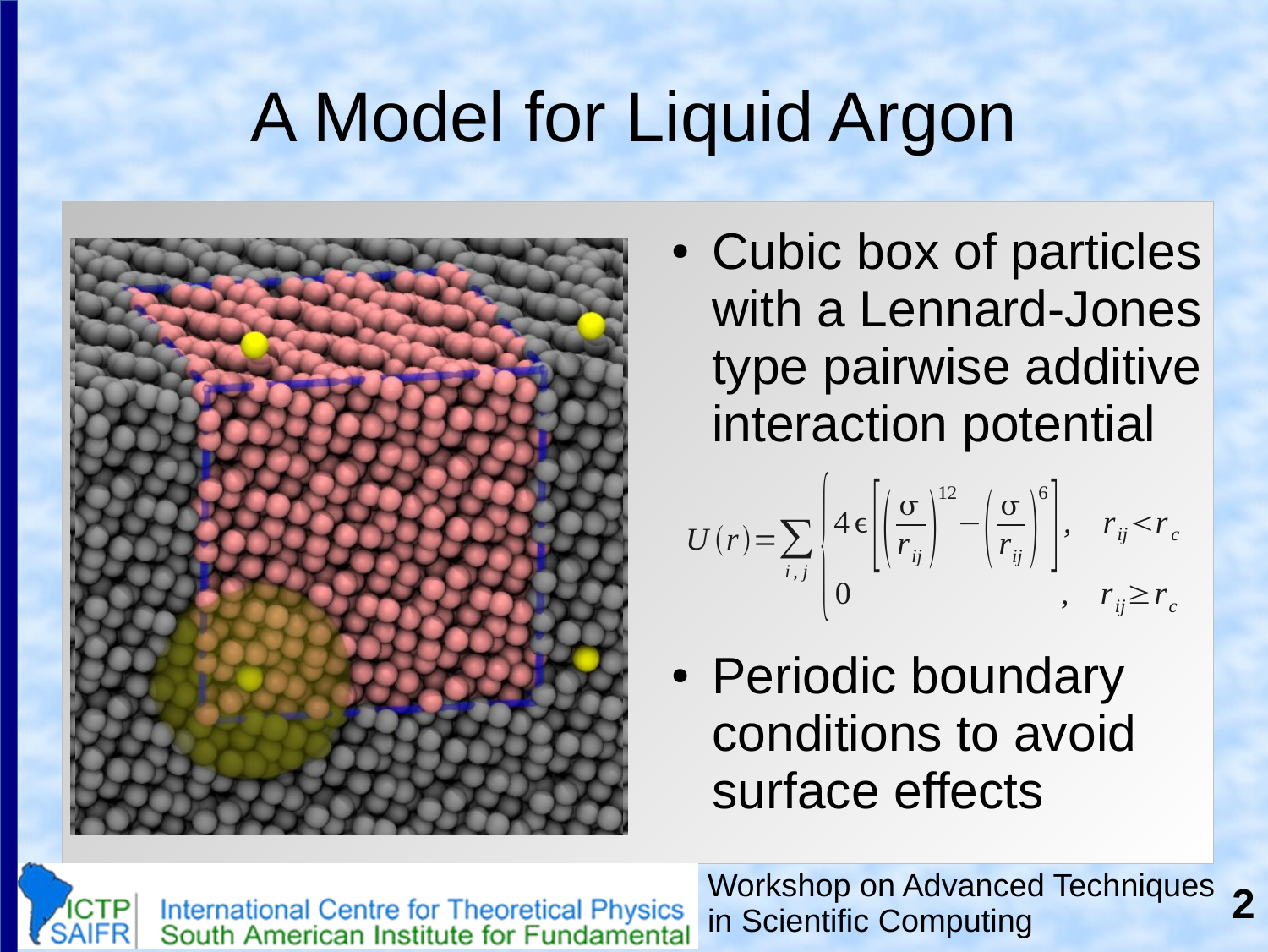### Does the Program Do?

- 1. Read in parameters and initial status and compute what is missing (e.g. accelerations)
- 2. Integrate Equations of motion with a velocity verlet integrator for a given number of steps
	- a) Propagate all velocities for half a step
	- b) Propagate all positions for a full step
	- c) Compute forces on all atoms to get accelerations
	- d) Propagate all velocities for half a step
	- e) Output intermediate results, if needed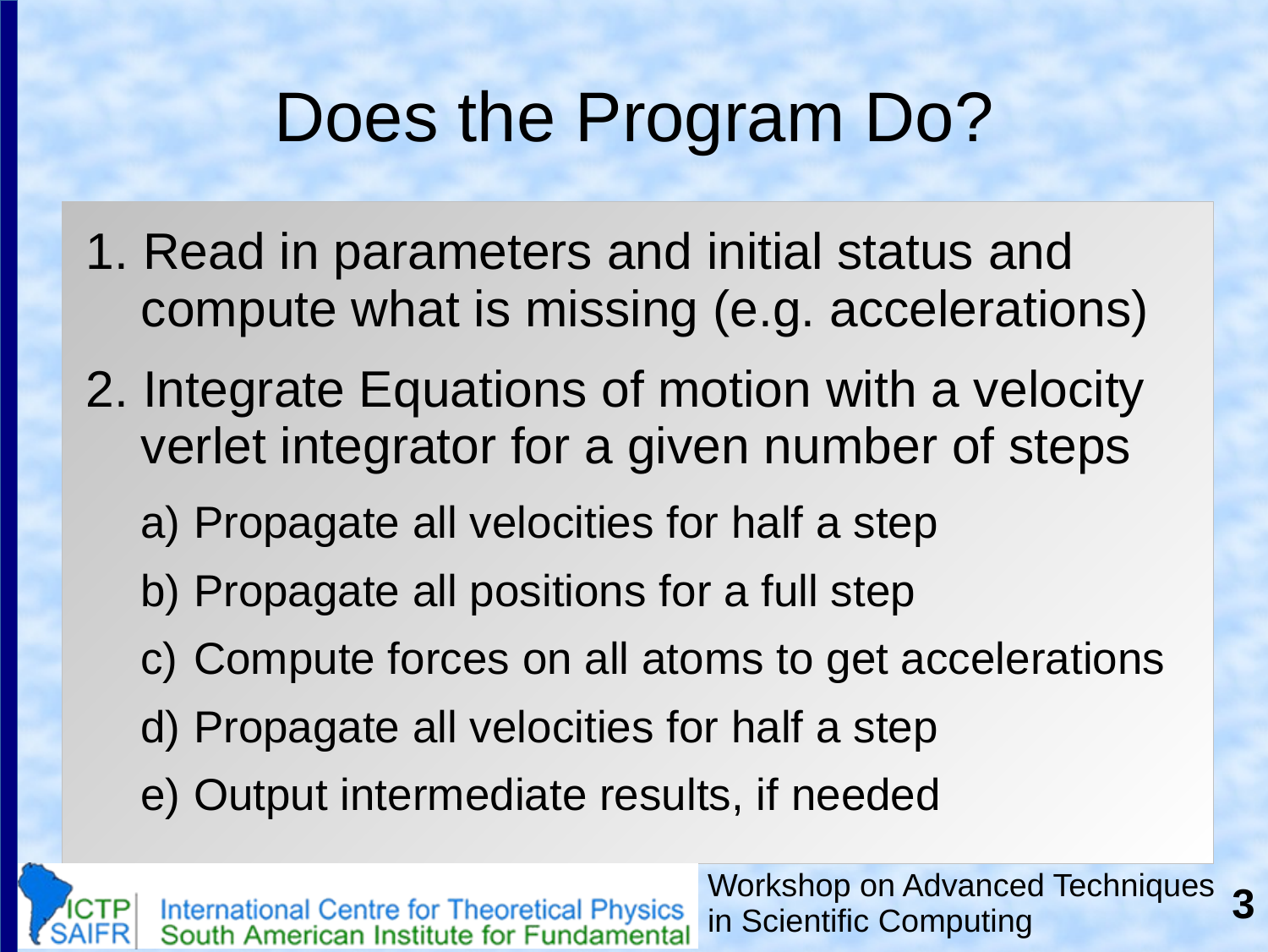# Making it Scale with System Size

- Lets look at the force compute algorithm: We compute all distances between all pairs
- But for larger systems not all pairs contribute and our effort is  $O(N^2)$
- So we need a way to avoid looking at pairs that are too far away

=> Sort atoms into cell lists, which is O(N)

**International Centre for Theoretical Physics** South American Institute for Fundamental



**4** Workshop on Advanced Techniques in Scientific Computing